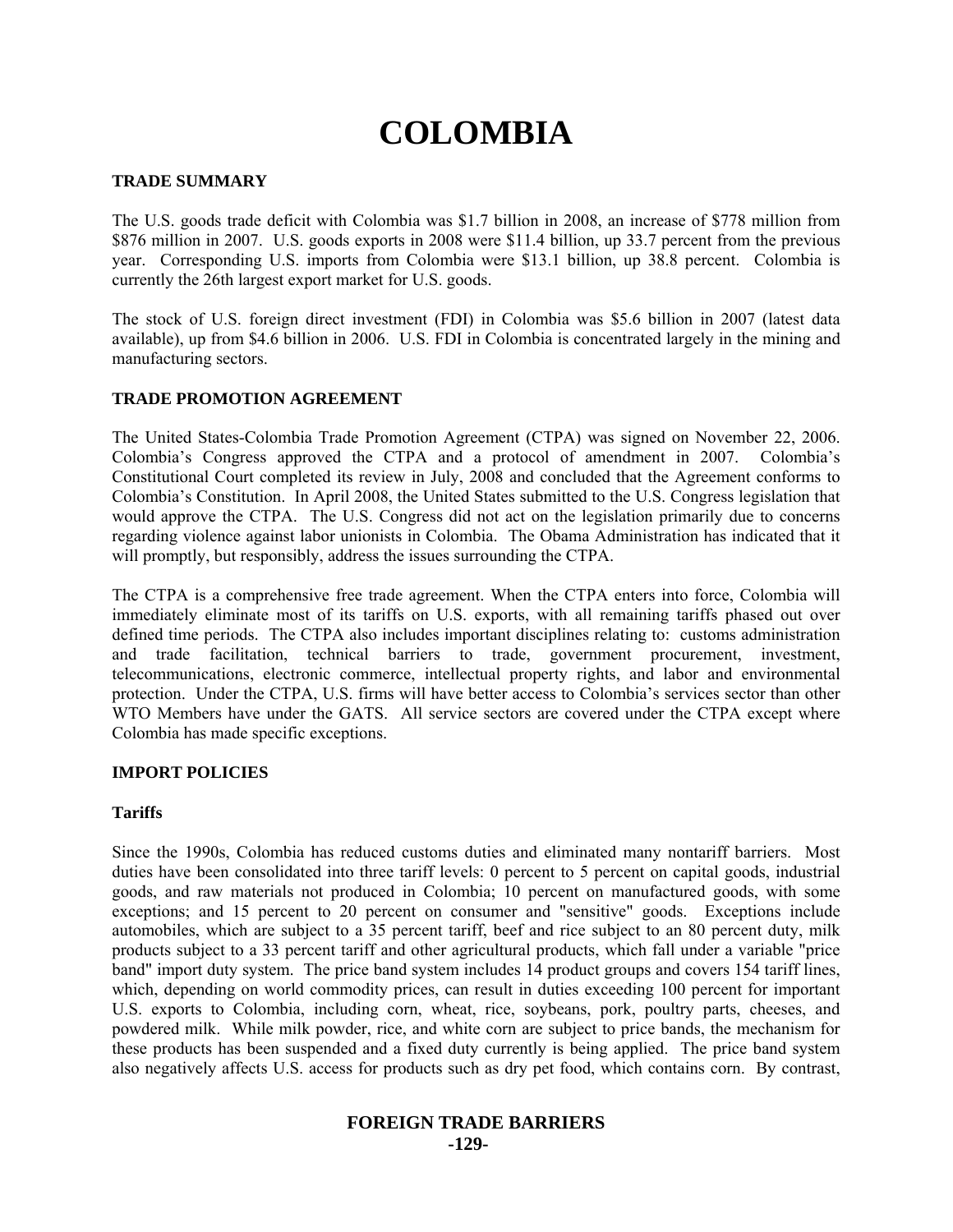processed food imports from Chile and countries bound by commitments under the Andean Community (Peru, Ecuador, and Bolivia) enter duty free.

When the CTPA enters into force, Colombia will immediately eliminate its price band system on trade with the United States. This, coupled with a preference clause included in the CTPA, will help U.S. exports compete more effectively in Colombia's market. Over half of the value of current U.S. agricultural exports to Colombia will enter duty free upon entry into force of the CTPA, including highquality beef, a variety of poultry products, soybeans and soybean meal, cotton, wheat, whey, and most horticultural and processed food products. U.S. agricultural exporters also will benefit from duty free access through tariff-rate quotas (TRQs) on corn, rice, poultry parts, and dairy products.

Over 80 percent of U.S. exports of consumer and industrial products to Colombia will become duty free immediately upon implementation of the CTPA, with remaining tariffs phased out over 10 years. Colombia agreed to join the WTO Information Technology Agreement, removing tariffs and addressing nontariff barriers to information technology products.

#### **Nontariff Measures**

Nontariff barriers include discretionary import licensing, which has been used to restrict imports of milk powder and poultry parts. The CTPA contains provisions that should address this issue. The Colombian government maintains tariff-rate quotas for rice, soybeans, yellow corn, white corn, and cotton and requires that importers purchase local production in order to import under the tariff-rate quota. Under the CTPA, the government of Colombia committed to ensuring that access to a CTPA TRQ in-quota quantity will not be conditioned on the purchase of domestic production.

Colombia does not permit the importation of used clothing. Importers of used and remanufactured goods may apply for licenses to bring products into Colombia under limited circumstances. Industry reports that, in practice, approval is not granted, resulting in the effective prohibition of these imports. Under the CTPA, Colombia affirmed that it would not adopt or maintain prohibitions or restrictions on trade in remanufactured goods, and that certain existing prohibitions on trade in used goods would not apply to remanufactured goods. This will provide significant new export and investment opportunities for firms involved in remanufactured products such as machinery, computers, cellular phones, and other devices.

Colombia assesses a consumption tax on alcoholic beverages through a system of specific rates per degree (percentage point) of alcohol strength. Arbitrary breakpoints have the effect of applying a lower tax rate to domestically produced spirits and therefore create a barrier for imported distilled spirits. Under the CTPA, Colombia committed to eliminate the breakpoints for imports of distilled spirits within four years of entry into force of the agreement. Additionally, Colombia committed to eliminate practices that have restricted the ability of U.S. distilled spirits companies to conduct business in Colombia.

# **STANDARDS, TESTING, LABELING, AND CERTIFICATION**

# **Sanitary and Phytosanitary (SPS) Measures**

In 2006, the United States and Colombia formalized their recognition of the equivalence of the U.S. meat and poultry inspection systems, and reached agreement on the specific contents of U.S. sanitary certificates accompanying U.S. poultry and poultry products exported to Colombia. However, the Ministry of Agriculture through its sanitary and phytosanitary regulatory agency, the Colombian Agricultural Institute (ICA), has imposed separate import requirements that do not follow the World Organization for Animal Health's (OIE) recommendations and have negatively impacted U.S. exports of

# **FOREIGN TRADE BARRIERS -130-**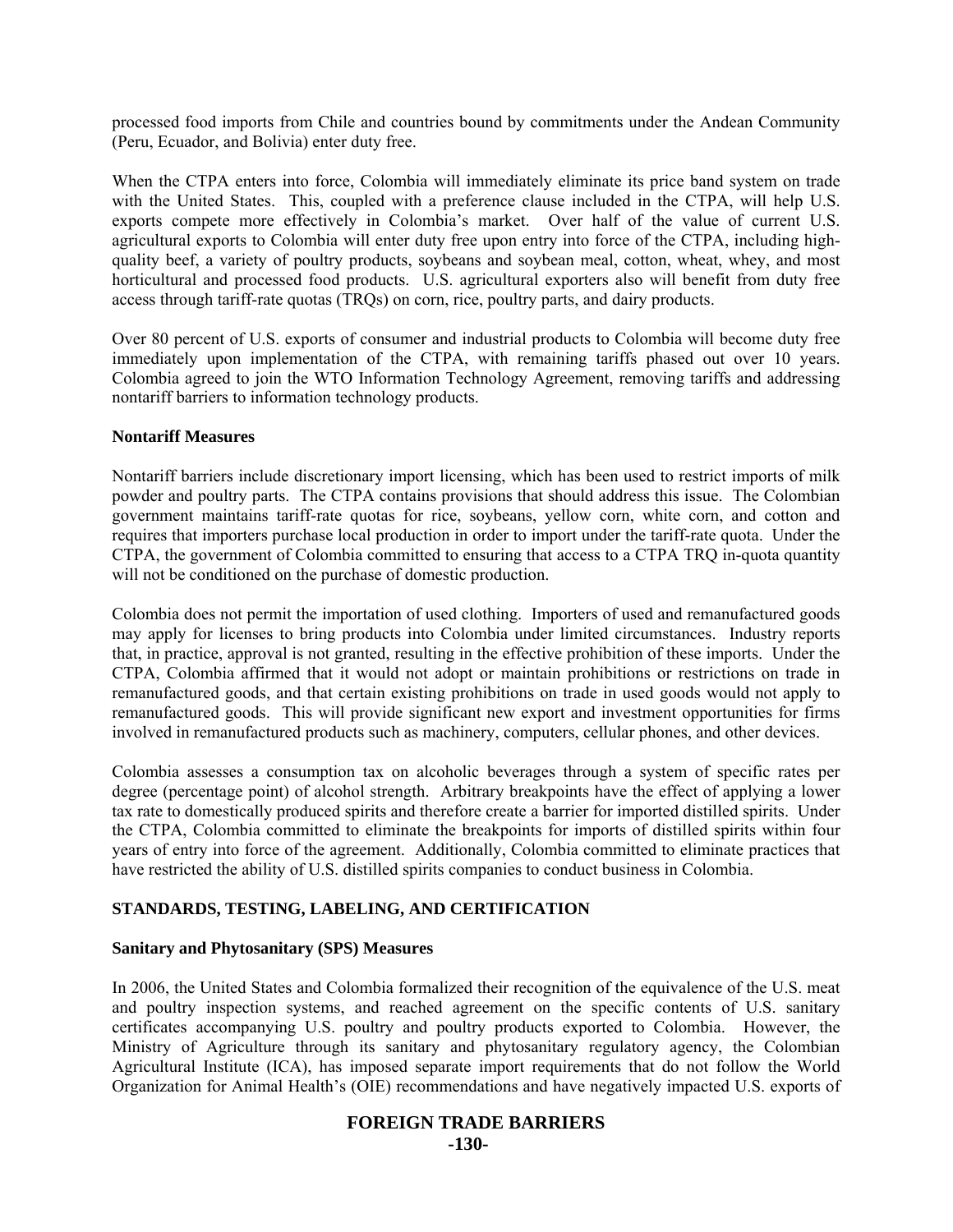cooked poultry meat, poultry meal, and egg products. In addition, since August 2007, the National Institute for Surveillance of Food and Medicines (INVIMA) has been applying a zero tolerance policy for salmonella on meat imports, which has led to the rejection of several U.S. mechanically deboned poultry meat shipments.

Colombia requires companies to list the ingredients in pet food, as well as the percentage of those ingredients contained in the product, which U.S. companies consider to be proprietary information. In addition, no pet food may contain any bovine ingredients other than materials legally imported from a country recognized as free of Bovine Spongiform Encephalopathy (BSE). U.S. officials continue to engage Colombian authorities in pursuit of science-based import requirements with respect to such trade.

Colombia maintains a ban on the importation of live cattle from the United States due to BSE concerns. Colombia insists on addressing this issue through the Andean Community's SPS regulatory process. The U.S. Government is working to resolve this issue and secure a lifting of the ban.

#### **GOVERNMENT PROCUREMENT**

Under the CTPA, Colombia agreed to provide U.S. goods, services, and suppliers with national treatment. U.S. firms will have access to procurement by Colombia's ministries and departments, legislature, courts, and first-tier sub-central entities, as well as a number of Colombia's government enterprises, including its oil company. Once the CTPA enters into force, Colombia will not be able to apply Law 816 of 2003, which mandates preferential treatment to bids that provide Colombian goods or services, to procurement covered by the CTPA. Colombia is not a signatory to the WTO Agreement on Government Procurement.

# **EXPORT SUBSIDIES**

In 2007, the Colombian government reactivated a dormant program, which offers tax rebate certificates (known as "CERTs"), to exporters in certain sectors. The value of the CERT is worth 4 percent of total exports of designated goods. In an effort to ease the impact of an appreciating peso, the Colombian government issued CERTS in May and August of 2008 to exporters of textiles, clothing, shoes, leather, plastics, food, graphic arts, auto parts, furniture, and jewelry.

# **INTELLECTUAL PROPERTY RIGHTS (IPR) PROTECTION**

Colombian agencies that administer IPR – the Superintendence of Industry and Commerce (SIC), the Colombian Agricultural Institute (ICA), the Ministry of Social Protection, and the Ministry of Justice – are historically understaffed and underfunded. Extensive backlogs exist in the granting of patents, copyrights, and trademarks. The patent regime in Colombia provides for a 20 year protection period for patents and 10 year term for industrial designs; protection is also provided for new plant varieties. U.S. pharmaceutical and biotechnology companies are concerned with the limited scope of patentable subject matter, specifically with respect to improvements.

The CTPA provides for improved standards for the protection and enforcement of a broad range of IPR, which are consistent with both U.S. and international standards of protection and enforcement, as well as with emerging international standards. Such improvements include state-of-the-art protections for digital products, such as U.S. software, music, text, and videos; stronger protection for U.S. patents, trademarks, and test data, including an electronic system for the registration and maintenance of trademarks; and further deterrence of piracy and counterfeiting, including by criminalizing end-user piracy.

# **FOREIGN TRADE BARRIERS -131-**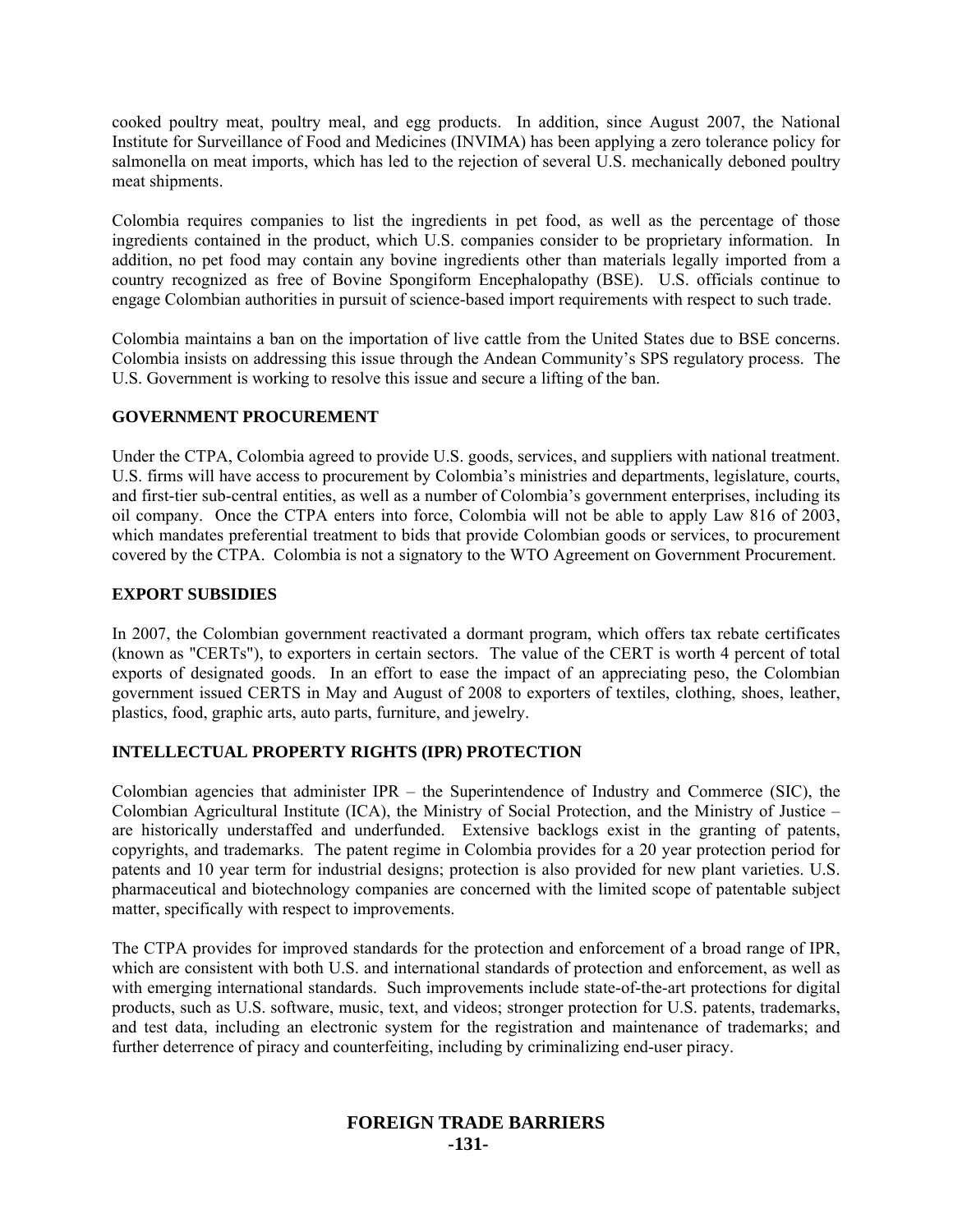#### **Enforcement**

Enforcement of IPR has been slow and weak. Certain infractions are considered criminal offenses and perpetrators can be sentenced to prison and/or fined, but judges rarely impose those penalties. The Colombian government has made a concerted effort in recent years to enforce its intellectual property laws. Coordination between the Colombian government and the private sector is good, resulting in greater enforcement activities, such as raids and arrests. Despite these improvements, intellectual property industry representatives report that the level of intellectual property enforcement is still a major concern.

#### **SERVICES BARRIERS**

Implementation of the CTPA will require Colombia to accord substantial market access across its entire services regime, subject to a limited number of exceptions. Some restrictions, such as economic needs tests and residency requirements, still remain in sectors such as accounting, tourism, legal services, insurance, distribution services, advertising, and data processing.

#### **Legal Services**

The provision of legal services is limited to law firms licensed under Colombian law. Foreign law firms can operate in Colombia only by forming a joint venture with a Colombian law firm and operating under the licenses of the Colombian lawyers in the firm.

#### **Financial Services**

Colombia permits 100 percent foreign ownership of insurance firm subsidiaries. It does not, however, allow foreign insurance companies to establish local branch offices. Insurance companies must maintain a commercial presence to sell policies other than those for international travel or reinsurance. Colombia prohibits the sale of maritime insurance by foreign companies.

Colombian legislation permits 100 percent foreign ownership in financial institutions. Foreign banks must establish a subsidiary to operate in Colombia.

When the CTPA enters into force, Colombia will phase in further liberalization in financial services, such as allowing branching by banks and insurance companies and allowing the cross-border supply of international maritime shipping and commercial aviation insurance within four years of entry into force of the Agreement. Under the Agreement, mutual funds and pension funds will be allowed to seek advice from portfolio managers in the United States.

#### **Transportation**

Transborder transportation services are restricted in Colombia. Land cargo transportation must be provided by Colombian citizens or legal residents with commercial presence in the country and licensed by the Ministry of Transportation. Colombia's law permits international companies to provide cabotage services (*i.e.*, transport between two points within Colombian territory) "only when there is no national capacity to provide the service." Under the terms of the CTPA, Colombia committed to allow 100 percent foreign ownership of land cargo transportation enterprises in Colombia.

# **FOREIGN TRADE BARRIERS -132-**